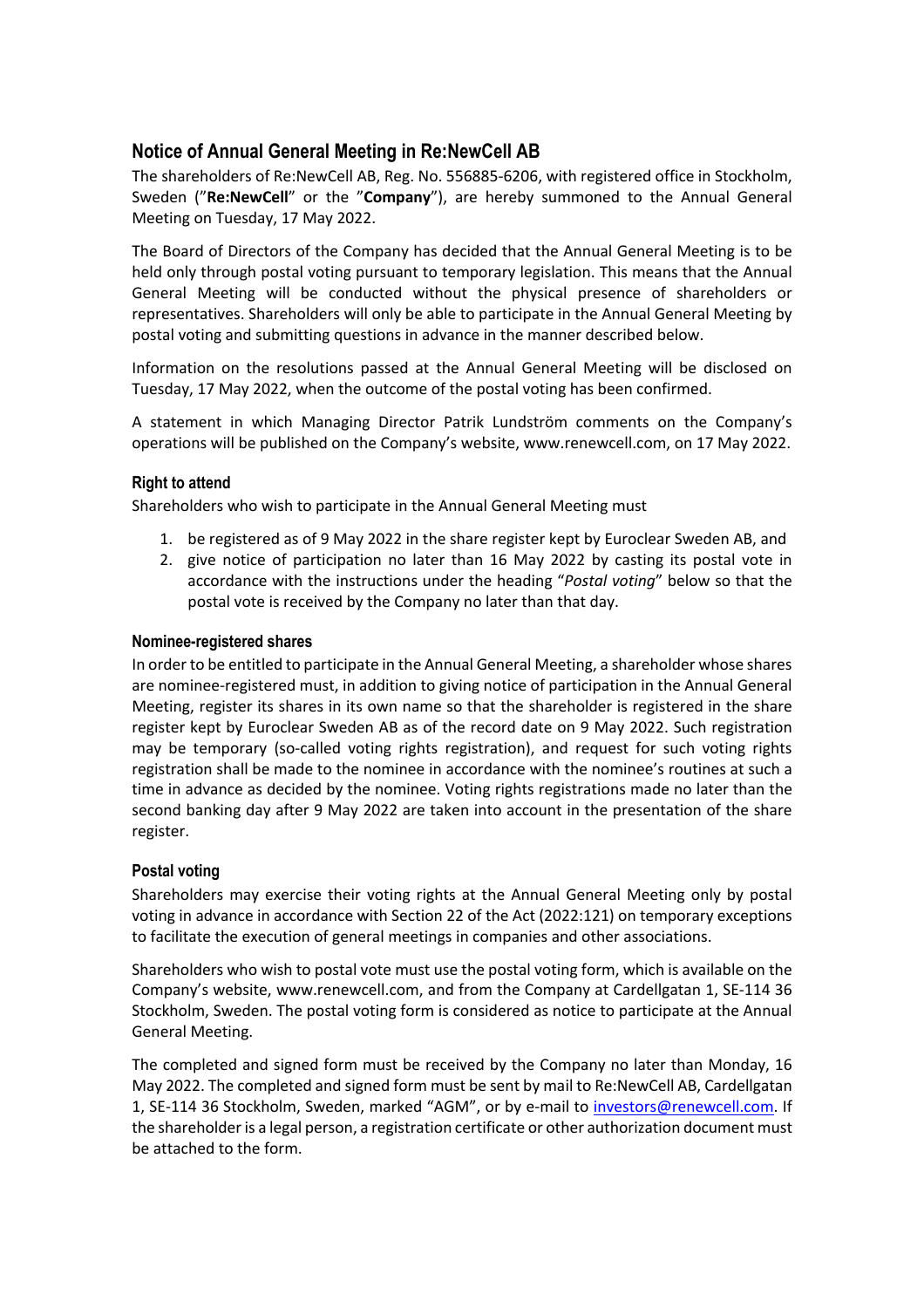Shareholders may not provide special instructions or conditions to the postal vote. If so, the vote (i.e., the entire postal vote) is invalid. Further instructions and conditions can be found in the postal voting form.

Shareholders who wish to submit its postal vote by proxy must issue a written and dated power of attorney for their representative. If the power of attorney is issued by a legal person, a copy of the registration certificate or equivalent for the legal person must be attached. Proxy form is available on the Company's website, www.renewcell.com, and must be attached to the postal voting form.

## **Proposed agenda**

- 1 Election of Chairman of the Annual General Meeting.
- 2 Preparation and approval of the voting list.
- 3 Approval of the agenda.
- 4 Election of one or two persons to attest the minutes.
- 5 Determination of whether the Annual General Meeting has been duly convened.
- 6 Presentation of the annual report and auditor's report, and of the consolidated accounts and consolidated auditor's report.
- 7 Resolution on:
	- a. adoption of the income statement and balance sheet, and the consolidated income statement and consolidated balance sheet,
	- b. appropriation of the Company's result according to the adopted balance sheet,
	- c. discharge from liability for the members of the Board of Directors and the Managing Director.
- 8 Resolution on the number of members of the Board of Directors.
- 9 Determination of fees to the members of the Board of Directors.
- 10 Election of members of the Board of Directors and Chairman of the Board.
- 11 Resolution on the number of auditors and deputy auditors.
- 12 Determination of fees to the auditor.
- 13 Election of auditor.
- 14 Resolution on adoption of changes in the Articles of Association.
- 15 Resolution on authorization for the Board of Directors to resolve upon issues of shares, warrants and/or convertible instruments.
- 16 Resolution on principles for appointment of a Nomination Committee.

# **Proposed resolutions**

## **Item 1 – Election of Chairman of the Annual General Meeting**

The Nomination Committee proposes that Dain Hård Nevonen from Advokatfirman Vinge, or in the event of his absence, the person appointed by the Nomination Committee instead, be elected Chairman of the Annual General Meeting.

## **Item 2 – Preparation and approval of the voting list**

The voting list proposed to be approved under item 2 on the agenda is the voting list prepared by the Chairman of the Annual General Meeting on behalf of the Company, based on the general meeting share register and received postal votes, as verified and confirmed by the persons elected to attest the minutes.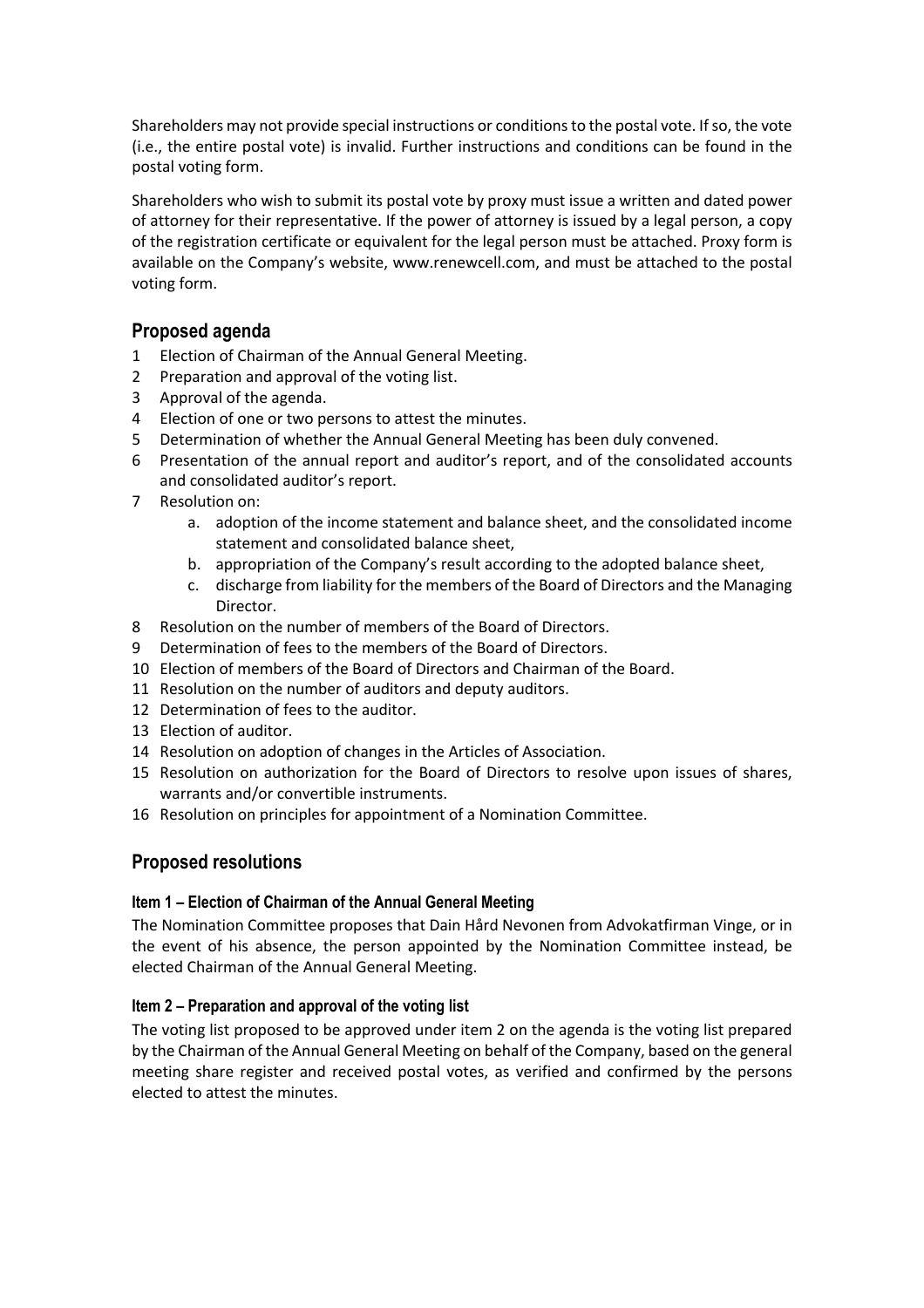## **Item 4 – Election of one or two persons to attest the minutes**

The Board of Directors proposes that Malcolm Norlin and Boris Gyllhamn, or in the event of absence of any or both, the person of persons designated by the Board of Directors instead, be elected to attest the minutes. The tasks of the persons elected to attest the minutes also include verifying the voting list and that received postal votes are correctly reproduced in the minutes of the meeting.

## **Item 7 b – Appropriation of the Company's result according to the adopted balance sheet**

The Board of Directors proposes that no dividend is paid and that available profits are carried forward.

## **Item 8 – Resolution on the number of members of the Board of Directors**

The Nomination Committee proposes that the number of members of the Board of Directors shall be six.

#### **Item 9 – Determination of fees to the members of the Board of Directors**

The Nomination Committee proposes that the fees to the Board of Directors shall be the following (fees for 2021 in brackets):

- SEK 300,000 (220,000) to the Chairman of the Board and SEK 150,000 (120,000) to each of the other Board members elected by the Annual General Meeting. However, no fee shall be paid to Board members who are employed in the Company or dependent in relation to major shareholders, and
- SEK 125,000 (125,000) to the Chairman of the Audit Committee and SEK 60,000 (60,000) to each of the other members of the Audit Committee, and SEK 20,000 (20,000) to the Chairman of the Remuneration Committee and SEK 15,000 (15,000) to each of the other members of the Remuneration Committee.

#### **Item 10 – Election of members of the Board of Directors and Chairman of the Board**

The Nomination Committee proposes re-election of the Board members Mia Hemmingson, Om Bhatia, Anna Attemark, Helene Willberg and Henrik Ager as well as election of Michael Berg. All members are elected for the period until the end of the next Annual General Meeting. It is noted that Mia Hemmingson has declined re-election as Chairman of the Board. The Nomination Committee proposes that Michael Berg is elected Chairman of the Board.

Michael Berg, who is proposed as a new Board member and Chairman of the Board, was born in 1964 and holds a degree in Business Administration from the Stockholm School of Economics. Michael Berg is currently Chairman of Lowenco A/S, Babybjörn AB and Proxify AB and has previously held several international leadership roles within Tetra Pak, been CEO of Envirotainer and Polygon AB and Chairman of companies such as the construction waste recycling company Sortera AB. With many years of international experience in both operations and board positions in listed and unlisted companies and expertise in rapid international scale-up, Michael Berg will bring knowledge from many industries and companies that have grown rapidly and successfully under his leadership.

#### **Item 11 – Resolution on the number of auditors and deputy auditors**

The Nomination Committee proposes that one registered accounting firm be appointed as auditor, without deputy auditors.

#### **Item 12 – Determination of fees to the auditor**

The Nomination Committee proposes that the auditor's fees be paid as per approved invoice.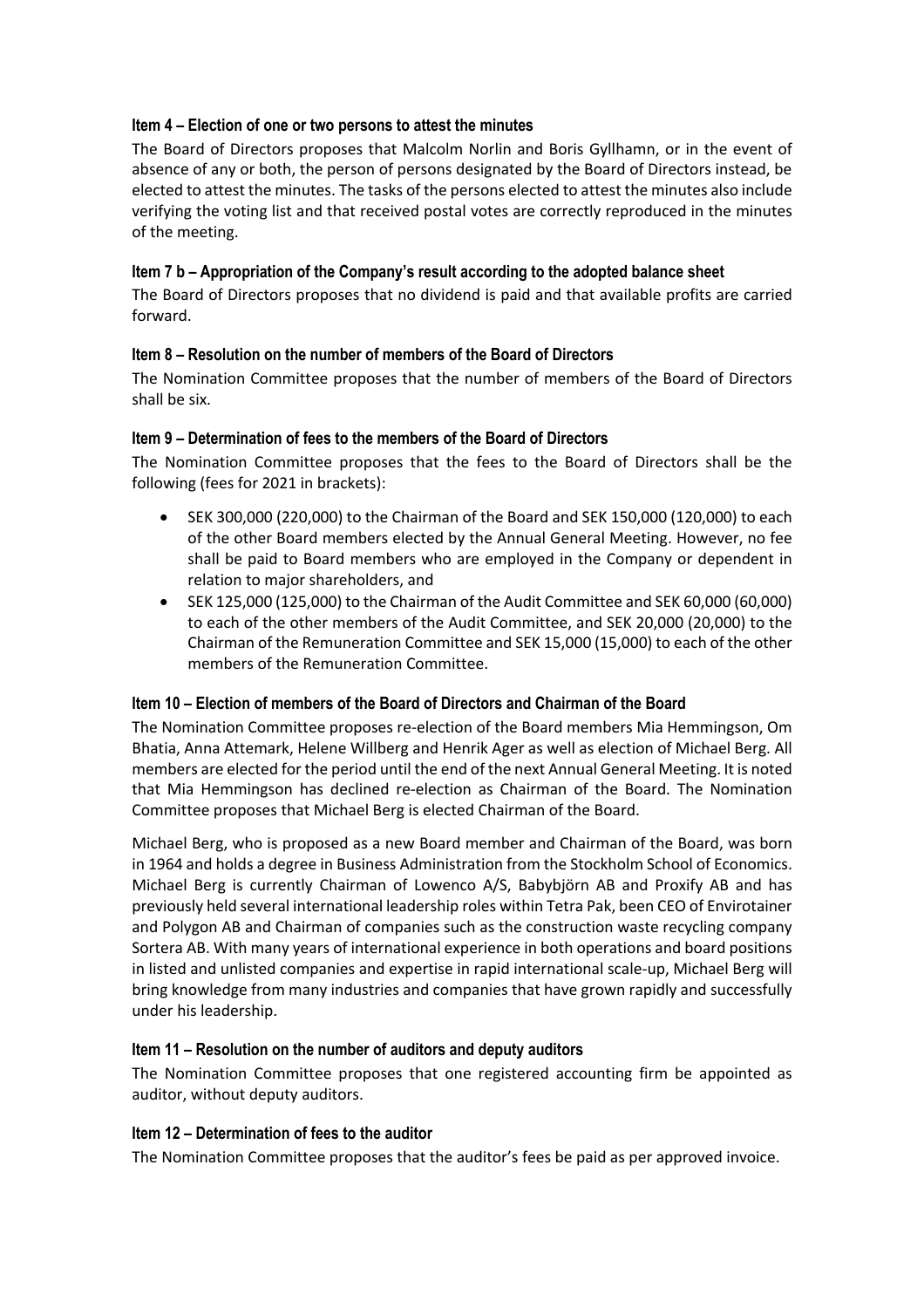## **Item 13 – Election of auditor**

The Nomination Committee proposes, in accordance with the recommendation of the Audit Committee, re-election of the registered accounting firm Mazars AB as the Company's auditor for the period until the end of the next Annual General Meeting. Mazars AB has informed that the Authorized Public Accountant Michael Olsson will be appointed auditor in charge, should Mazars AB be elected as auditor.

#### **Item 14 – Resolution on adoption of changes in the Articles of Association**

The Board of Directors proposes a new 11 § and 12 § of the Articles of Association, and, as a result thereof, the numbering of the subsequent articles is adjusted. The proposal to adopt a new 11 § is proposed to enable the Board of Directors to collect powers of attorneys in accordance with the procedure described in Chapter 7, Section 4 of the Swedish Companies Act and to authorize the Board of Directors to decide that the shareholders shall be entitled to exercise their voting rights by post prior to a general meeting. A new 12 § is also proposed allowing the Board of Directors to resolve that persons who are not shareholders may participate at the general meeting.

## *11 § Collection of powers of attorneys and postal voting*

*The board of directors may collect powers of attorney in accordance with the procedure described in Chapter 7, Section 4, second paragraph 2 of the Swedish Companies Act (2005:551).*

*The board of directors has the right before a shareholders' meeting to decide that shareholders shall be able to exercise their right to vote by post before the shareholders' meeting.* 

#### *12 § The right for persons not being shareholders to attend a shareholders' meeting*

*The board of directors may resolve that persons not being shareholders of the company shall be entitled, on the conditions stipulated by the board of directors, to attend or in any other manner follow the discussions at a shareholders' meeting.*

## **Item 15 – Resolution on authorization for the Board of Directors to resolve upon issues of shares, warrants and/or convertible instruments**

The Board of Directors proposes that the Annual General Meeting resolves to authorize the Board of Directors to, on one or several occasions until the next Annual General Meeting, with or without preferential rights for the shareholders, resolve upon issues of shares, warrants and/or convertible instruments. The total number of shares that may be issued under the authorization (including any new shares following exercise or conversion of warrants or convertible instruments issued under the authorization) may correspond to an increase of the share capital by no more than ten percent at the time the authorization is used for the first time. Resolutions by support of the authorization may include provisions on non-cash, set-off or cash payment.

The purpose of the authorization and the reasons for any deviation from the shareholders' preferential rights is that issues should be able to take place in order to increase the Company's financial flexibility and the Board of Director's room for maneuver. To the extent than an issue by support of the authorization takes place with deviation from the shareholders' preferential rights, the issue shall take place on market terms.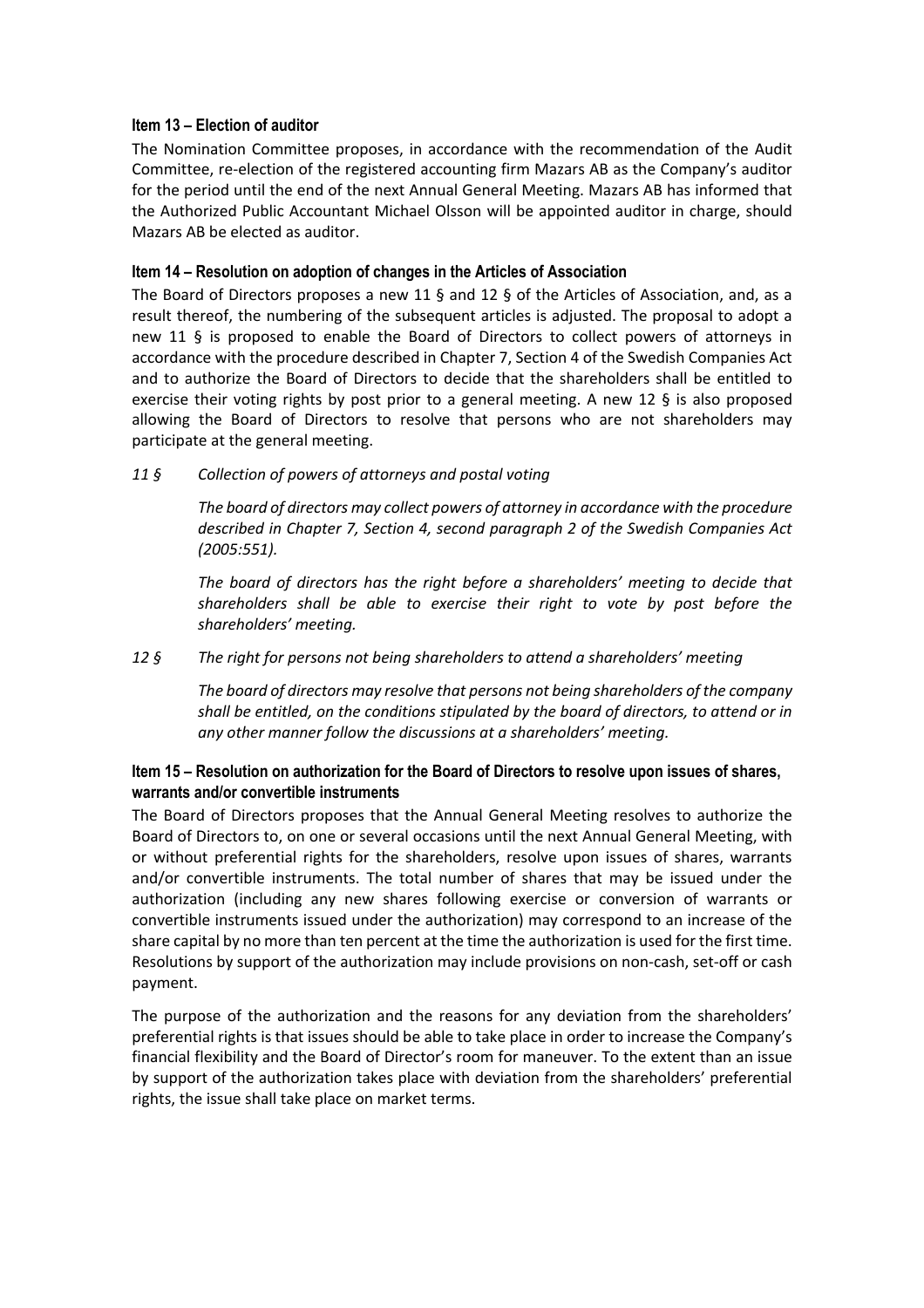The Board of Directors, or the person appointed by the Board of Directors, shall have the right to make the minor adjustments to the authorization that may prove necessary in connection with registration with the Swedish Companies Registration Office.

## **Item 16 – Resolution on principles for appointment of a Nomination Committee**

The Nomination Committee proposes that the Annual General Meeting resolves on the principles for appointment of a Nomination Committee for the Annual General Meeting 2023 as set out below.

The Nomination Committee shall comprise the Chairman of the Board together with one member appointed by each of the three largest shareholders, based on ownership in the Company as of the expiry of the third quarter of the financial year. Should any of the three largest shareholders renounce its right to appoint a memberto the Nomination Committee, such right shall transfer to the shareholder who then in turn, after these three, is the largest shareholder in the Company. The Chairman of the Board of Directors shall convene the Nomination Committee. The member appointed by the largest shareholder shall be appointed Chairman of the Nomination Committee, unless the Nomination Committee unanimously appoints someone else.

Should a shareholder having appointed a member to the Nomination Committee no longer be among the three largest shareholders at a point in time falling three months before the Annual General Meeting at the latest, the member appointed by such shareholder shall resign and the shareholder who is then among the three largest shareholders shall have the right to appoint one member to the Nomination Committee. Unless there are specific reasons otherwise, the already established composition of the Nomination Committee shall, however, remain unchanged in case such change in the ownership is only marginal or occurs during the threemonth period prior to the Annual General Meeting. Should a member resign from the Nomination Committee before his or her work is completed, the shareholder who has appointed such member shall appoint a new member, unless that shareholder is no longer one of the three largest shareholders, in which case the largest shareholder in turn shall appoint the substitute member. A shareholder who has appointed a member to the Nomination Committee shall have the right to discharge such member and appoint a new member.

Changes to the composition of the Nomination Committee shall be announced immediately. The term of the office for the Nomination Committee ends when the next Nomination Committee has been appointed. The Nomination Committee shall carry out its duties as set out in the Swedish Code of Corporate Governance.

# **Other information**

## **Nomination Committee**

The Nomination Committee consists of Per Olofsson (appointed by Girincubator AB), Nanna Andersen (appointed by H&M Fashion AB), Suzanne Sandler (appointed by Handelsbanken Fonder) as well as Mia Hemmingson (Chairman of the Board).

#### **Majority requirements**

To be valid, resolutions pursuant to the proposals under items 14 and 15 on the proposed agenda must be supported by shareholders representing no less than two-thirds of the votes cast and the shares represented at the Annual General Meeting.